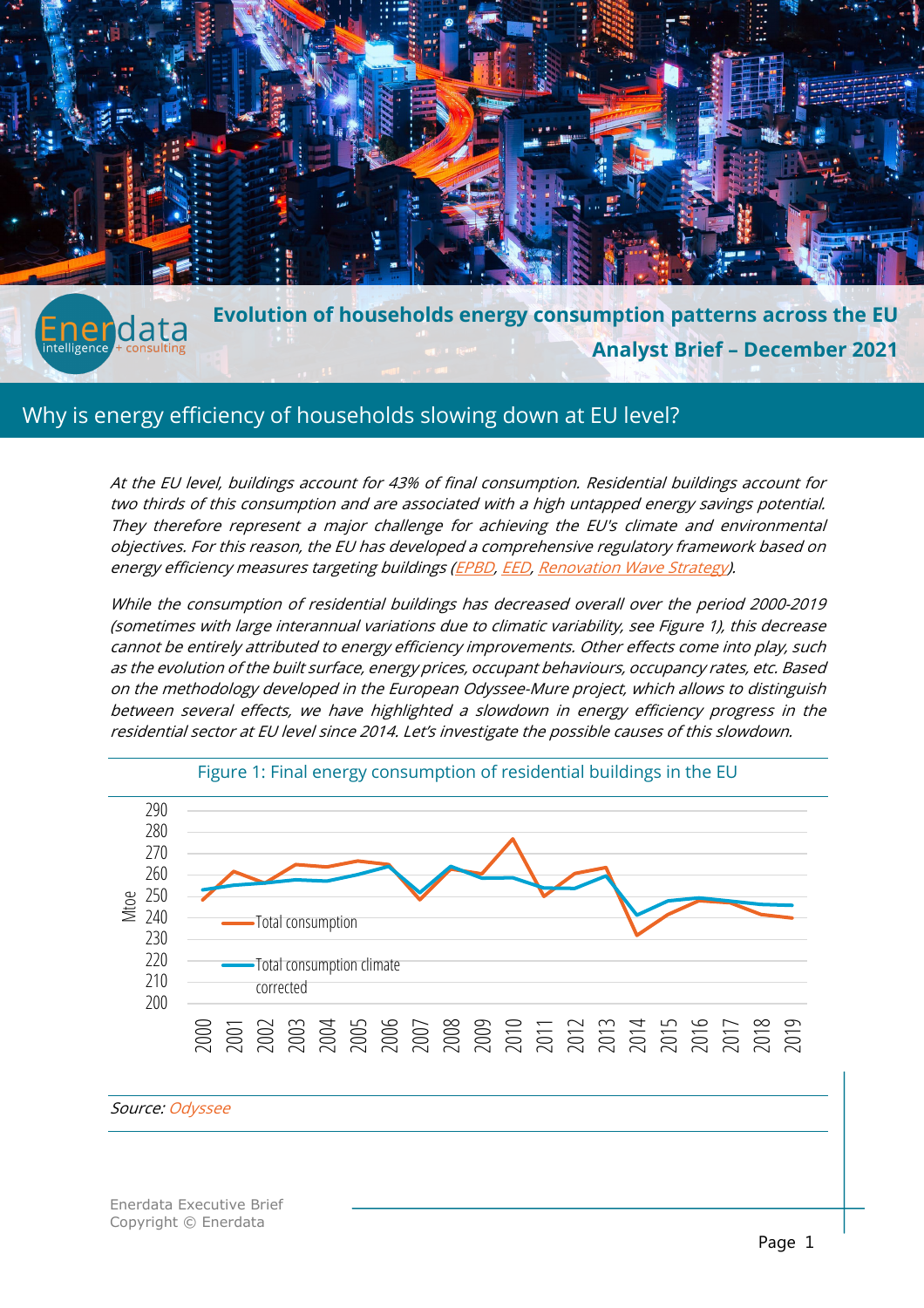

# 1. Trends of energy consumption of dwellings

### 1.1 Comparison of total energy consumption between EU countries

The average energy consumption in the EU is 1.3 toe/dwelling in 2019. There are large disparities between countries, even after adjustment to the same climate, ranging from 0.5 toe/dwelling in Malta to 2.3 toe/dwelling in Luxembourg. This unit consumption has been decreasing in most countries since 2000 (-1.0%/year at EU level) (Figure 2).





#### Source[: Odyssee](https://www.enerdata.net/research/energy-efficiency-odyssee-database.html)

For the period 2014-2019, the trends are more contrasted between countries, with mainly 3 types of evolution (Figure 2):

- 8 countries with a downward trend accelerating after 2014 (Spain, Italy, Poland, Luxembourg, Croatia, Sweden, Denmark, Finland).
- 11 countries with a downward trend slowing down or stabilizing after 2014 (among which the Netherlands, UK, France, Austria).
- 11 countries with a decreasing trend reversing (i.e., with increased unit consumption) after 2014 (among which Portugal, Greece, Germany, Ireland, Romania, Hungary).

At the EU 27 level, the decreasing trend of energy consumption per dwelling is slowing down after 2014 (-1.3%/year for 2000-2014 and -0.2%/year for 2014-2019).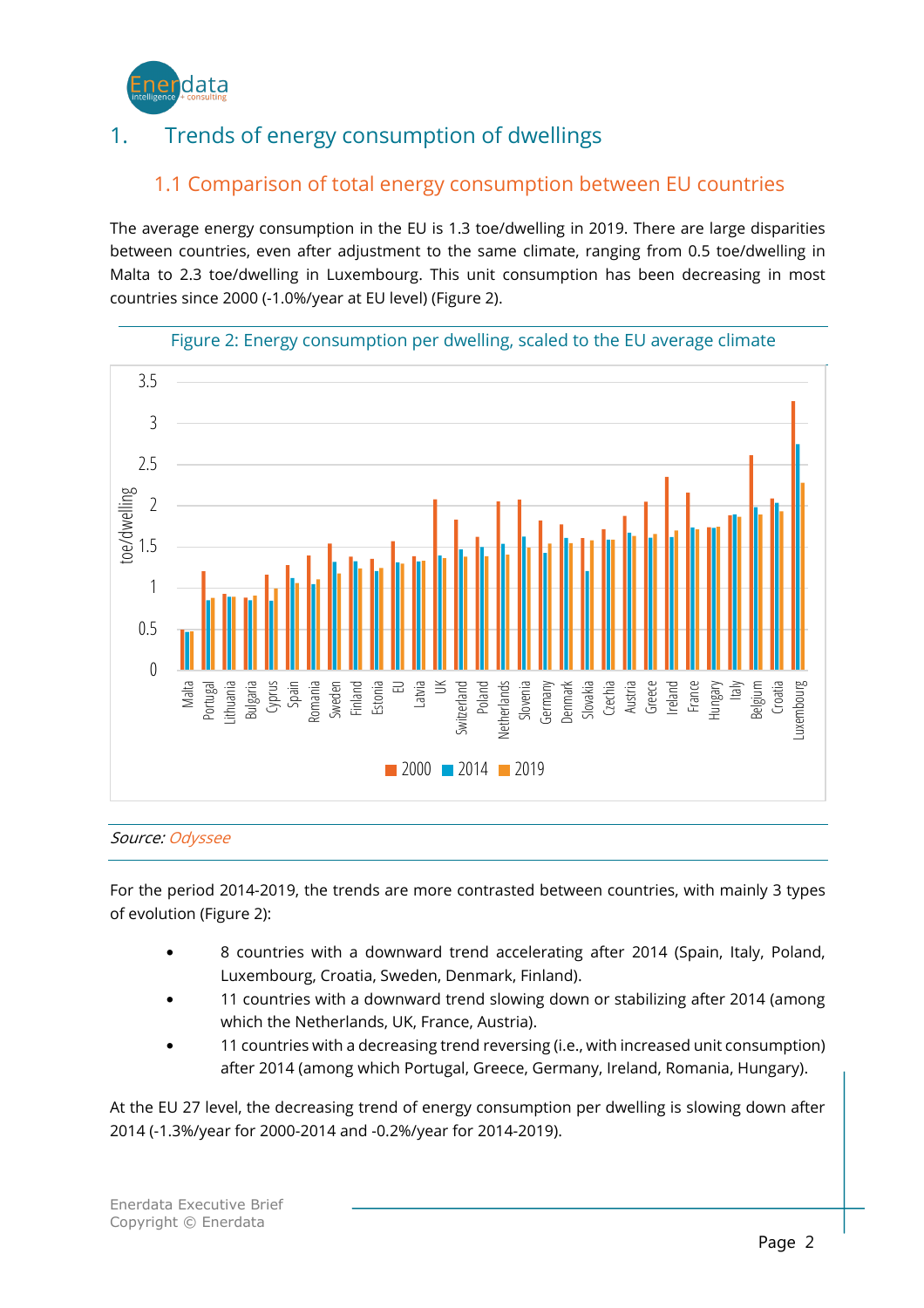

The four dominant end-uses, which represent in total 98% of the dwelling consumption, are, by order of magnitude, space heating (65% in 2019), water heating (14% in 2019), appliances (13%) and cooking (6% in 2019) (Figure 3). Lighting and air-conditioning each account for less than 1%. Interestingly, in 2019, the share of energy consumption of appliances has almost exceeded that of water heating.



For each of the main end-uses, contrasting trends are observed over time (Figure 4). For household appliances, consumption has been increasing since 2000, but this increase has slowed down since 2014. For domestic hot water, consumption has also been increasing since 2000, but at a rate that has clearly accelerated since 2014 (around 1%/year) compared to 2000-2014 (almost stable). Finally, for space heating, the consumption has been stable since 2014, and follows a period of decline (-0.7%/year over 2000-2014).



#### Figure 4: [Annual growth rate of energy consumption b](https://www.enerdata.net/research/energy-efficiency-odyssee-database.html)y end-use

Enerdata Executive Brief Copyright © Enerdata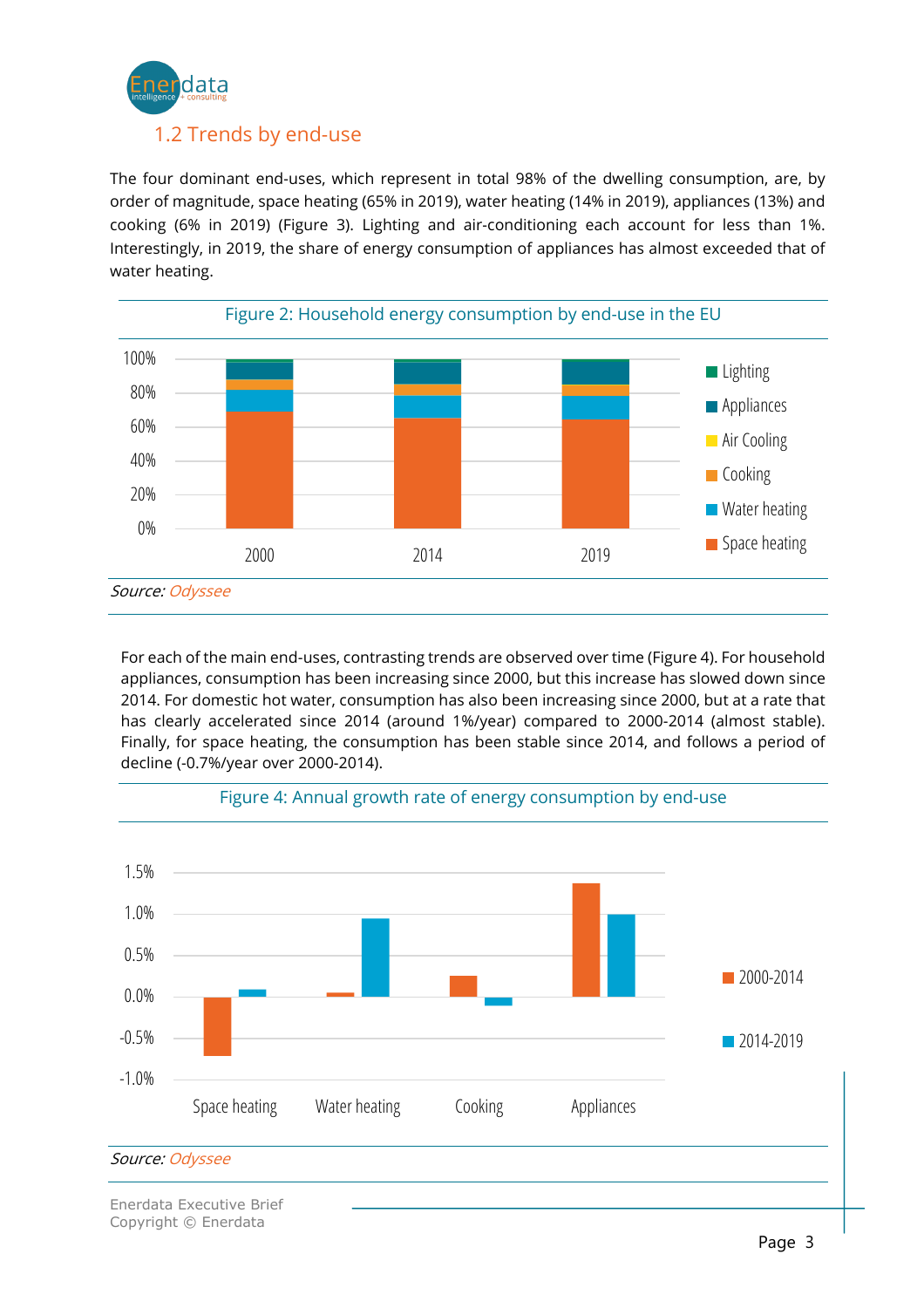

For space heating, the reduction of the unit consumption per m2 has significantly slowed down since 2014 in most of the largest EU countries, especially in Germany, France, UK and The Netherlands (Figure 5). At the EU 27 level, the unit consumption for space heating has decreased from 2.1%/year over 2000-2014 to 0.6%/year since 2014.



#### Source[: Odyssee](https://www.enerdata.net/research/energy-efficiency-odyssee-database.html)

\*Notes: 2002 for UK, 2003 for Portugal; no data available before 2008 for Luxembourg and before 2016 for Malta. No data on m2 for Belgium

The trends by country for heating consumption per  $m<sup>2</sup>$  of dwellings (Figure 5) mostly correspond to those observed for household energy consumption (Figure 4).

## 2. Energy efficiency trends in households

### 2.1 How is measured energy efficiency progress of households in Odyssee?

In Odyssee, an overall energy efficiency index, called "ODEX", aggregates the specific consumption trends by end-use to measure overall energy efficiency progress at sectoral level. Specifically, ODEX<sup>[1](#page-3-0)</sup> is calculated by weighting the index of each end-use by the share of the end-use in the sector's

<span id="page-3-0"></span>Enerdata Executive Brief <sup>1</sup> [ODEX Indicators Definition](https://www.odyssee-mure.eu/publications/other/odex-indicators-database-definition.pdf)

Copyright © Enerdata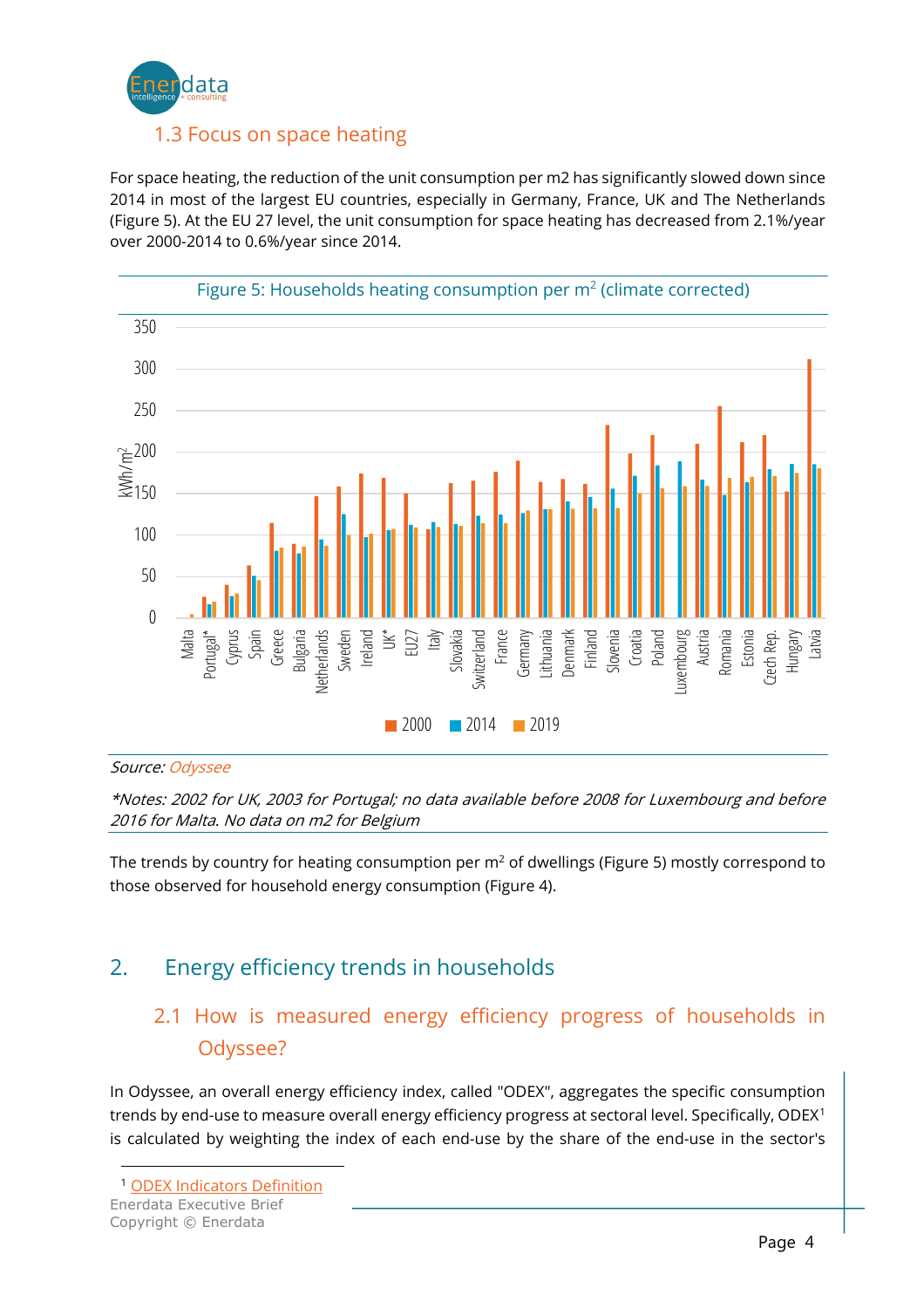

energy consumption. The households ODEX is currently calculated on the basis of 11 household end-uses or appliances<sup>[2](#page-4-0)</sup>.

The advantage of this approach is to aggregate specific consumption trends initially expressed in different physical units (e.g., toe/m2 for heating, toe/household for water heating and cooking, kWh/household for lighting, kWh/appliance for appliances and cooling) to get as close as possible to the energy efficiency of each technology, through (dimensionless) variation indices.

### 2.2 Energy efficiency trends for households at EU level

Household energy efficiency has improved by 29% at EU level between 2000 and 2019 (or 1.8%/year) as shown by the energy efficiency index "ODEX" (equal to 71 in 2019, Figure 6). However, a significant slowdown has been observed since 2014: the reduction in ODEX has been twice lower, mainly because of limited efficiency gains for space heating (the largest end-use), and, to a lower extent, water heating and cooking. The downward trends of energy efficiency observed for these end-uses were not offset by the larger efficiency gains for large appliances and lighting.



Source[: Odyssee](https://www.enerdata.net/research/energy-efficiency-odyssee-database.html) 

<span id="page-4-0"></span>Enerdata Executive Brief <sup>2</sup> Heating, water heating, cooking, cooling, lighting, refrigerators, freezers, washing machines, dishwashers, dryer and TVs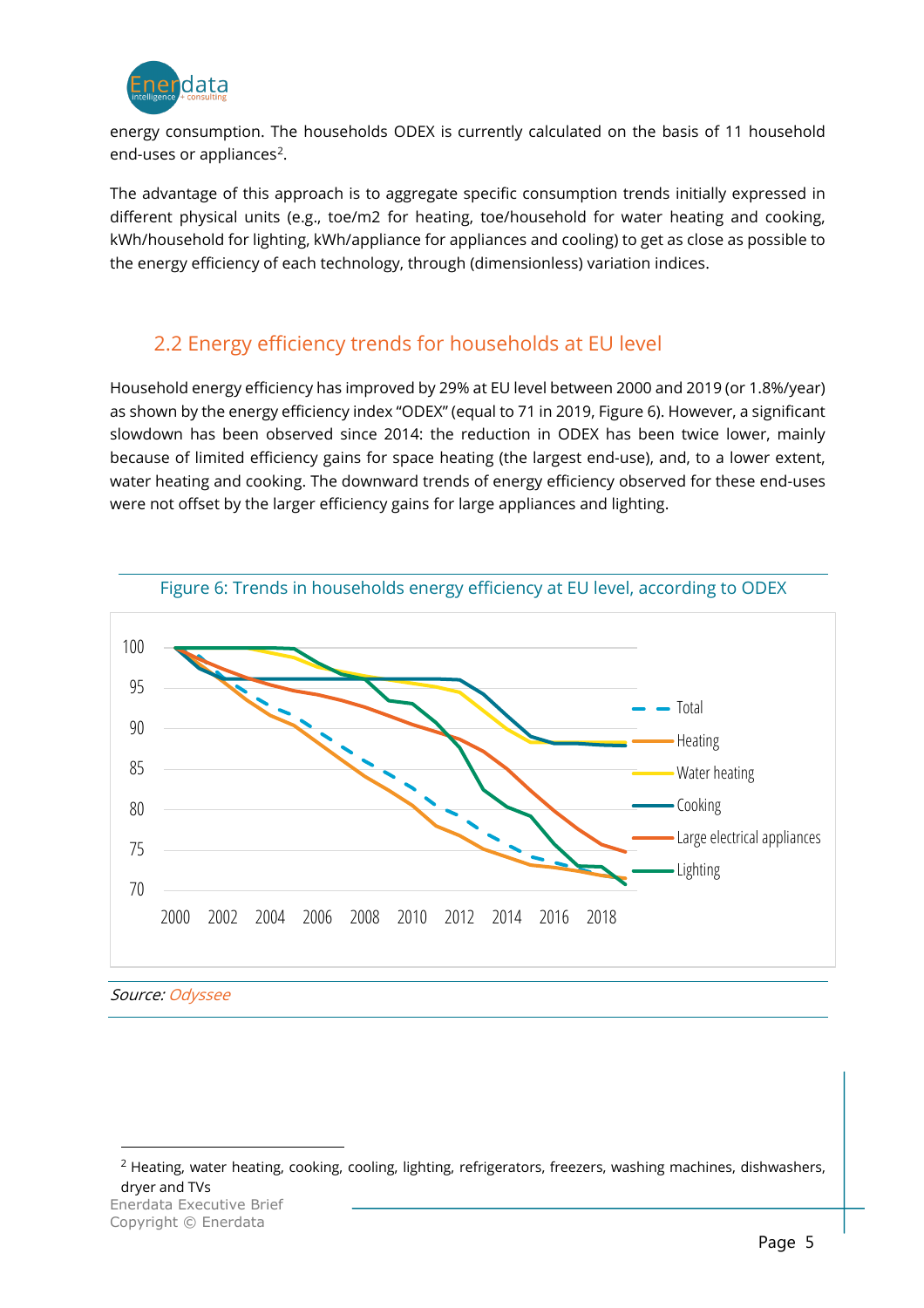

### 3. How can we explain energy efficiency and energy consumption trends after 2014?

Changes in energy consumption can be linked to several factors, such as changes in the technical progress of heating systems and associated energy efficiency gains. The ODEX analysis shows that energy efficiency gains in heating use have tended to decrease since 2014 (Figure 5). Several aspects can explain this phenomenon:

- Less new construction, that have very high energy efficiency performance: the rate of construction has decreased by 35% since the financial crisis. Because of this low rate of new construction (it represents every year only 0.8% of the existing stock of dwellings), the high efficiency of new dwellings had little impact on the overall efficiency of heating.
- The quality of renovation of existing dwellings<sup>3</sup>: conventional retrofits focus on improvements of isolated systems (i.e., heating systems, refurbishment of carpentry) as they are simple and quick to implement  $3$ ; however, they often miss the opportunity for saving more energy in a cost-effective manner. There may be also an emergence in some countries of Do-It-Yourself retrofits, carried out at lower cost, but which may be technically less efficient than when carried out by trained craftsmen. In these cases, the full energy saving potential of a building is not exploited, and often cannot be exploited in the future for technical or financial reasons. The implementation of deep energy renovation $4$  based on an integrative approach at the whole building level allows for a more cost-effective process and for a higher energy savings.
- The use of low-performance back-up systems for fuel-poor households: when energy prices are high, fuel-poor households tend to swap their fuel for a directly available and free resource (wood or waste, burnt in open fireplaces with lower efficiency); or for a resource that they can pay for as they use it.
- Low energy prices which do not encourage renovation work with long payback periods and lead to higher heating temperature (rebound effect)<sup>5</sup>.

Figure 7 illustrates the impact of the main drivers of household energy consumption. Between 2000 and 2019, the household consumption has decreased by 8.5 Mtoe. Increases in housing stock and more consuming lifestyles (more appliances and larger homes) have contributed to an increase in consumption of 72.5 Mtoe. Energy savings have more than offset this increase by reducing consumption by 86.5 Mtoe. The warmer climate in 2019 further reduced consumption by 2 Mtoe.

<span id="page-5-0"></span><sup>&</sup>lt;sup>3</sup> For example, in France 35% of the renovation works between 2014 and 2016 were over one aspect only. More details in the **Enquête Tremi** report (ADEME, 2017)

<span id="page-5-1"></span><sup>4</sup> See the Energy Efficiency Directive 2012/27/EU. A deep renovation is a "refurbishment that reduces both the delivered and the final energy consumption of a building by a significant percentage compared with the prerenovation levels, leading to a very high energy performance"

<span id="page-5-2"></span><sup>5</sup> Boosting Building Renovation: What potential and value for Europe? 2016, Directorate general for Internal Policies (European Parliament)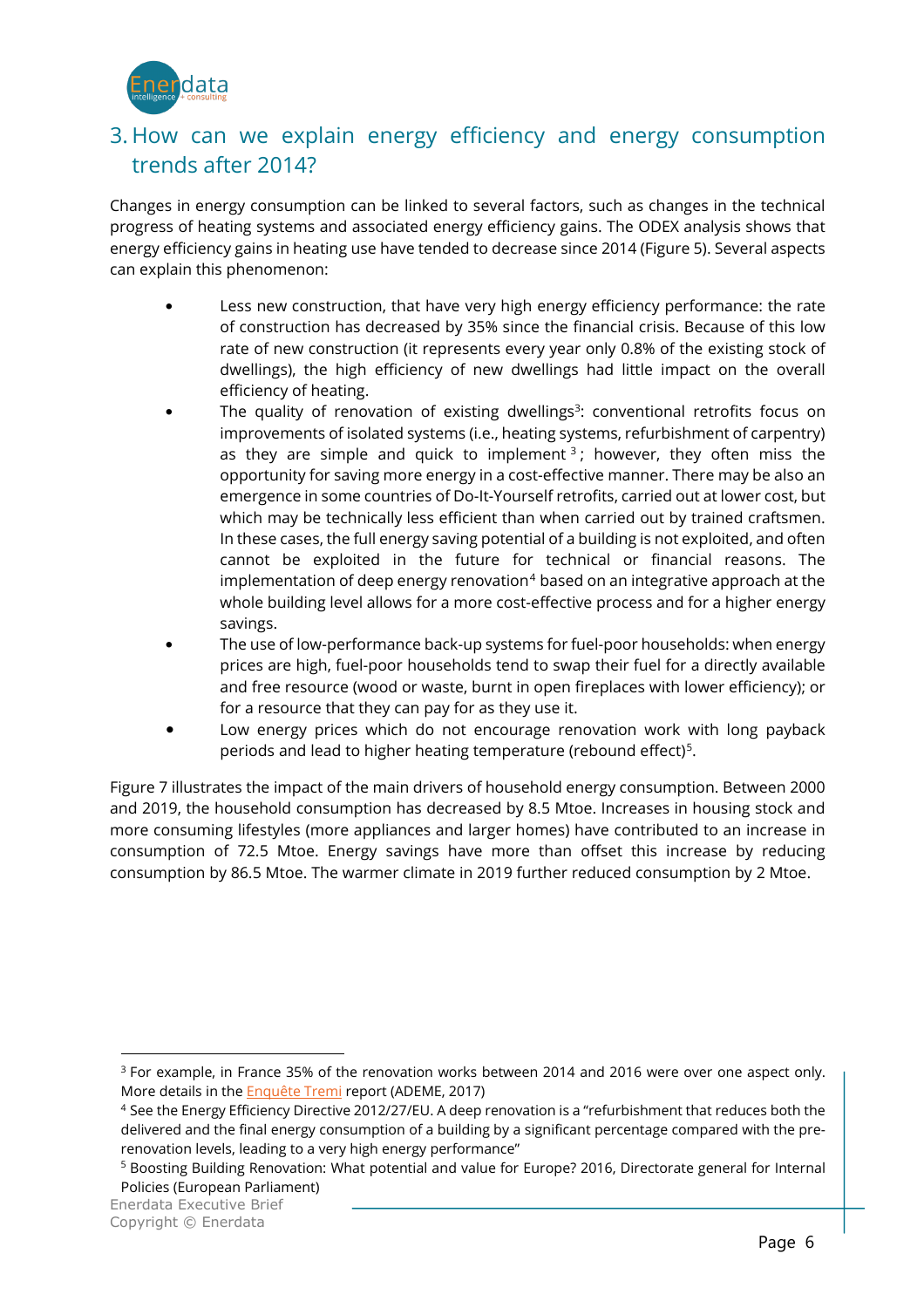



Figure 7: [Drivers of household energy consumption a](https://www.enerdata.net/research/energy-efficiency-odyssee-database.html)t EU level

A further analysis of the decomposition of effects can be done by looking at the average annual effects (climate corrected for heating) for each period (Figure 8). The household energy consumption (climate corrected) decreases of about 0.7 Mtoe/year for 2000-2014 and increased of about 0.7 Mtoe/year after. These trends can be explained by the combination of contrasting trends on each effect:

- Mean annual energy savings drop from 5 Mtoe/year before 2014 to 3 Mtoe/year after, which confirms the slowdown in energy savings discussed above.
- Among the activity effects, which tend to increase energy consumption, some of them decrease after 2014, such as "more dwellings" or "larger homes", while the "more appliances" effect slightly increases. The overall evolution of these 3 non-behavioural effects is downwards, as they increased energy consumption on average by 2.5 Mtoe/year before 2014 and by 1.8Mtoe/year after.
- The "other" effects, which essentially include behavioural effects, contribute to the increase in consumption after 2014. These rebound effects, or effect related to consumer's tendency to consume more energy due to economic benefit from efficiency improvement. These effects can be of several types, e.g., direct (increase in consumption of heating energy because of better insulated homes or more efficient heating systems), energy market related (energy consumption increases as fuel costs decreases, as it has been the case in Ireland after 2014<sup>6</sup>).

<span id="page-6-0"></span>Enerdata Executive Brief Copyright © Enerdata <sup>6</sup> SIEA, personal communication